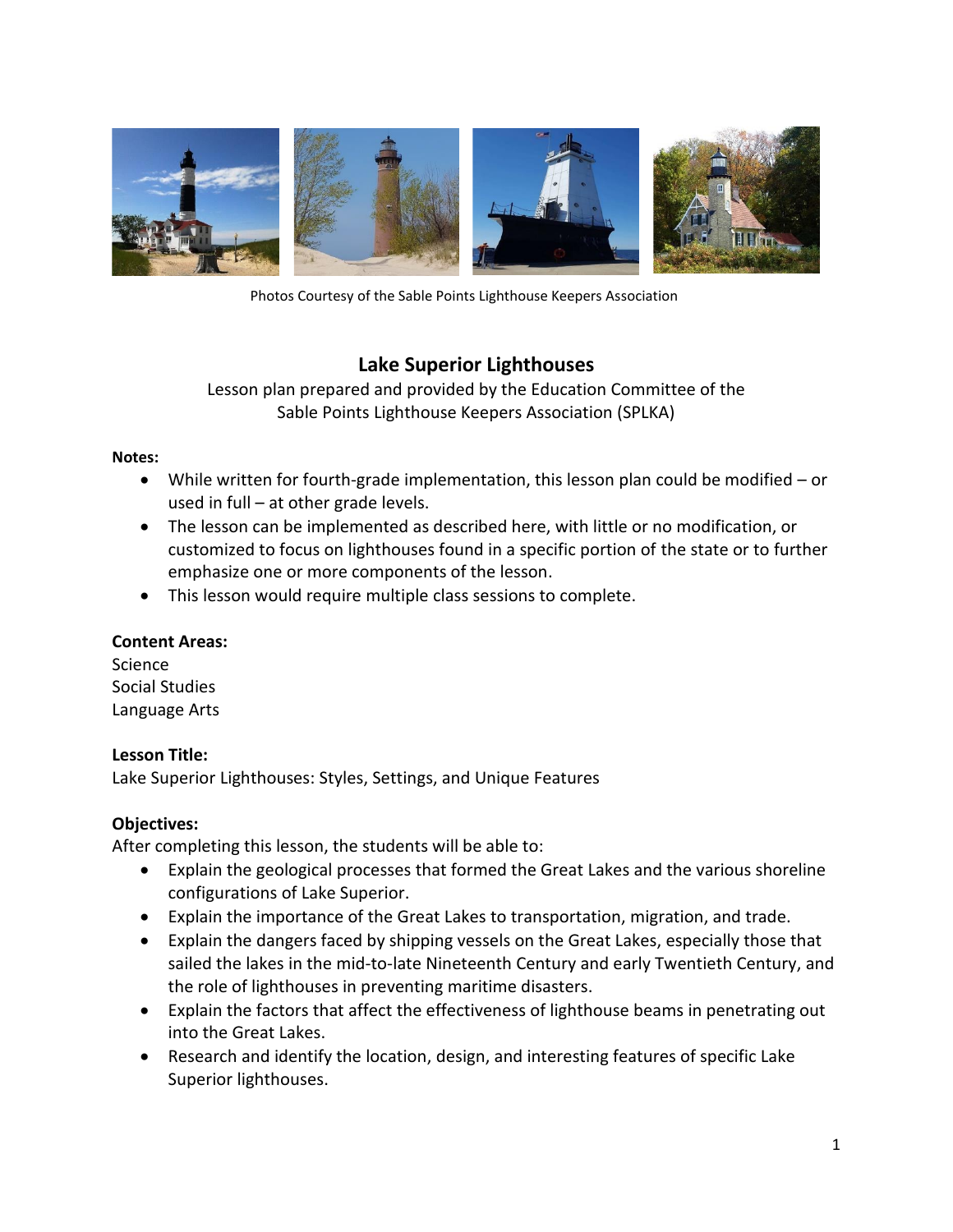• Drawing from research found on the Internet, write a well-organized, informative essay on a lighthouse of choice.

## **MI Content Standards:**

Science: 4-ESS2-1, 4-ESS2-2, 4-ESS3-2 (Earth's Systems: Processes that Shape the Earth); 3-5-ETS1-1, 3-5- ETS1-2 (Engineering Design) Social Studies: 4 – H3.0.1, 4 – H3.0.4 (History); 4 – G1.0.1, 4 – G1.0.3, 4 – G2.0.2, 4 – G4.0.1, 4 – G4.0.3 (Geography) Reading Standards for Informational Text for Grade 4 Students (see 1, 3, 7, 9 and 10) Writing Standards for Grade 4 Students (see 1, 2, 4, 5, 6, 7 and 10) Standard 10: Range, Quality, Complexity of Student Reading K-5 Range of Text Types for K-5: Literary Nonfiction and Historical, Scientific, and Technical Texts

## **Materials:**

Classroom computer with projection capability, student access to the Internet and writing technology

## **Activities:**

- Provide an overview of the geological events that created the Great Lakes, emphasizing variations in lakeshores
- Discuss the importance of the Great Lakes for transportation, immigration, shipping and trade
- Discuss the various vessels that sailed the Great Lakes during the time when most lighthouses were built and the dangers the lakes presented to these vessels
- Explain the factors that affect penetration of lighthouse beams out into the lakes
- Discuss the various styles of lighthouses found on the Great Lakes and the relationship between lighthouse style and shoreline setting
- Assign Lake Superior Lighthouses Internet Scavenger Hunts #1 and #2 to individuals or small groups, score and discuss (see enclosed summary table for teacher reference)
- Assign research and written essay on a Lake Superior lighthouse (location, need, style and connection to setting, brief history, interesting features)

## **Assessment:**

- Participation in individual/small-group research
- Participation in discussion
- Research and essay writing

**Writing Assignment:** Conduct Internet research on a Lake Superior lighthouse of choice. Based upon information from at least two websites, write a well-organized, informative essay that addresses the following:

- The location, setting, and corresponding style of the lighthouse
- The history of the lighthouse
- Features of the lighthouse and its history that you find especially interesting

*Optional additional element for the assignment:* Print off a map of Lake Superior lighthouses (for example, see: [https://www.miplace.org/4a7298/globalassets/documents/shpo/programs-and](https://www.miplace.org/4a7298/globalassets/documents/shpo/programs-and-services/michigan-lighthouse-assistance-program/2020-lighthouse-map-web.pdf)[services/michigan-lighthouse-assistance-program/2020-lighthouse-map-web.pdf\)](https://www.miplace.org/4a7298/globalassets/documents/shpo/programs-and-services/michigan-lighthouse-assistance-program/2020-lighthouse-map-web.pdf) and ask each member of the class to "claim" a different lighthouse for the required essay and, if you choose, a brief presentation to the class. After writing their essays, each member of the class presents a brief (e.g., five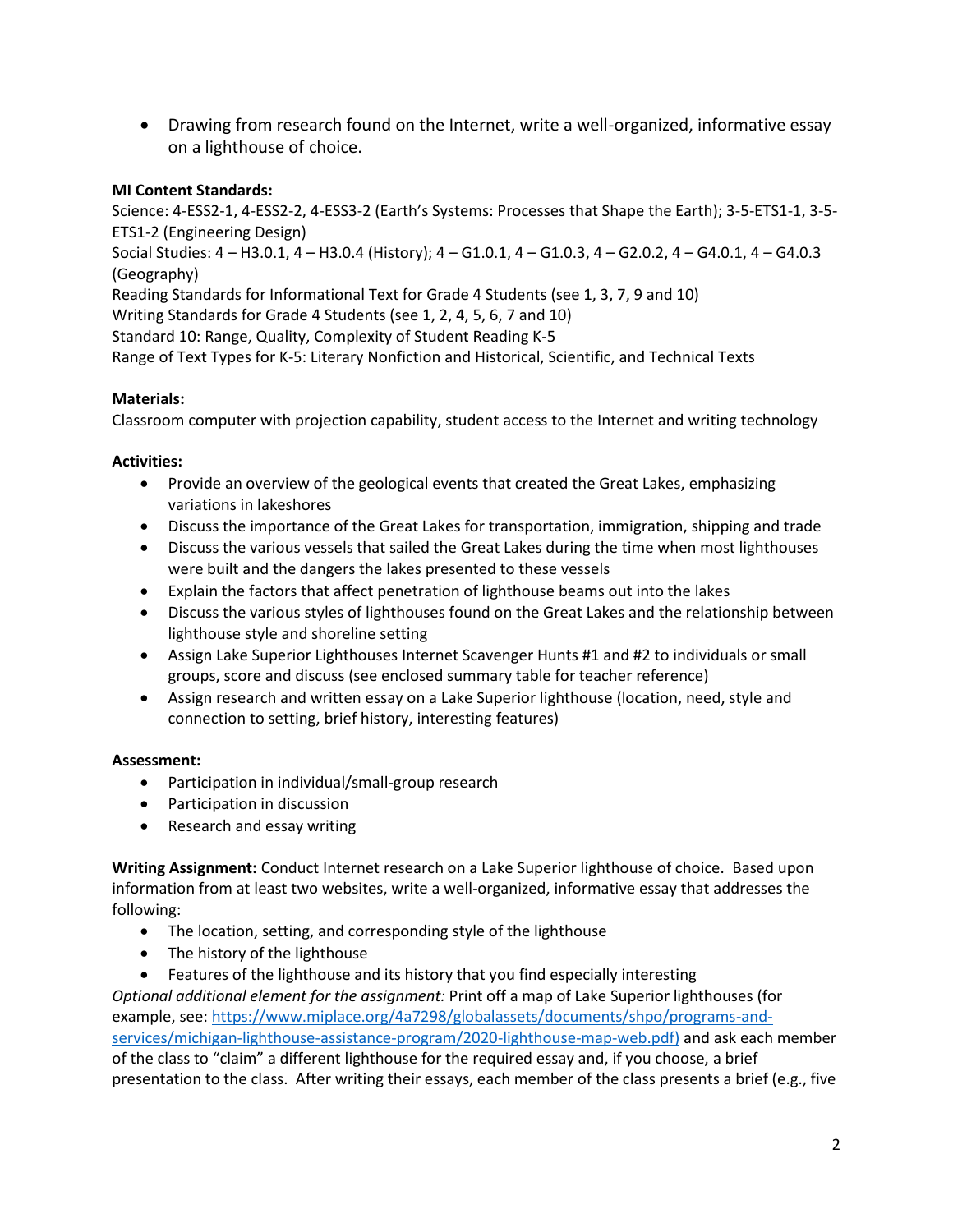minutes) overview of her/his chosen lighthouse to the class, drawing from at least two visual aids (e.g., photos, video clips, maps, drawings) projected on the classroom screen.

# **Lesson Content**

The Great Lakes have been home to 379 lighthouses, 70 of which are found on Lake Superior. The state of Michigan borders on the three largest Great Lakes. Michigan is home to over 140 lighthouses, more than any other state; 39 of these historic structures are located on the Lake Superior shoreline. Michigan's lighthouses vary in structure and design, depending largely on their location and the nature of the shoreline on which they reside.

### Formation of the Great Lakes

A billion years ago, volcanic activity formed a fracture that developed in two forks from the current Lake Superior to the location of the current states of Alabama and Oklahoma. Over the next 20 million years, lava intermittently flowed from the fracture, creating mountains that covered areas now known as northern Wisconsin and Minnesota and eastern Canada that eroded over time. As volcanic activity continued over time, molten magma formed an enormous rock basin that eventually would hold Lake Superior.

The volcanic activity that formed the region was replaced by glaciers, thousands of feet thick in some places, about 14,000 years ago. The ice sheets that flowed over the land leveled mountains and created enormous valleys. In the north, where hard bedrock predominated, only the overlaying layers were removed; the softer shales and sandstone in the south were more significantly affected. The glaciers melted and began receding about 10,000 years ago; they left behind high ridges, between which huge lakes were left behind.

In the northern Great Lakes, the rock was resistant enough to leave rocky shorelines ringed by cliffs. The Bruce Peninsula, across Lake Huron from Alpena, MI, features rugged rocky cliffs and cobble beaches; however, sand beaches and dunes line the indented and protected shoreline on the opposite side of Lake Huron. On the other side of Michigan, the eastern shore of Lake Michigan has some of the finest sandy beaches in the world. The Great Lakes also contain an estimated 35,000 islands.

### Importance of the Great Lakes

The Great Lakes contain 20% of the world's surface fresh water. All the lakes' basins are linked, forming a continuous drainage basin, and a series of lakes, rivers, and waterways connect them to the Atlantic Ocean. As a result, the Great Lakes have been a center for migration, transportation, fishing, and trade for thousands of years.

The Iroquois Nation were among the first settlers of the Great Lakes, followed by European explorers. The earliest trade was for fur; eventually, a bustling shipping industry, which reached its height by the late 1800's and early 1900's, moved grain, livestock, iron, coal, lumber, cement, stone, fish, salt, and even Christmas trees throughout the lakes.

### Vessels, Dangers, and Lighthouses

For a very long time, the enormous size of the Great Lakes has presented the captains of trading vessels with both opportunities and dangers. With nearly 9,500 miles of coastline, the lakes have enabled shipping to play a significant role in the economics of the Great Lakes region. For example, some of the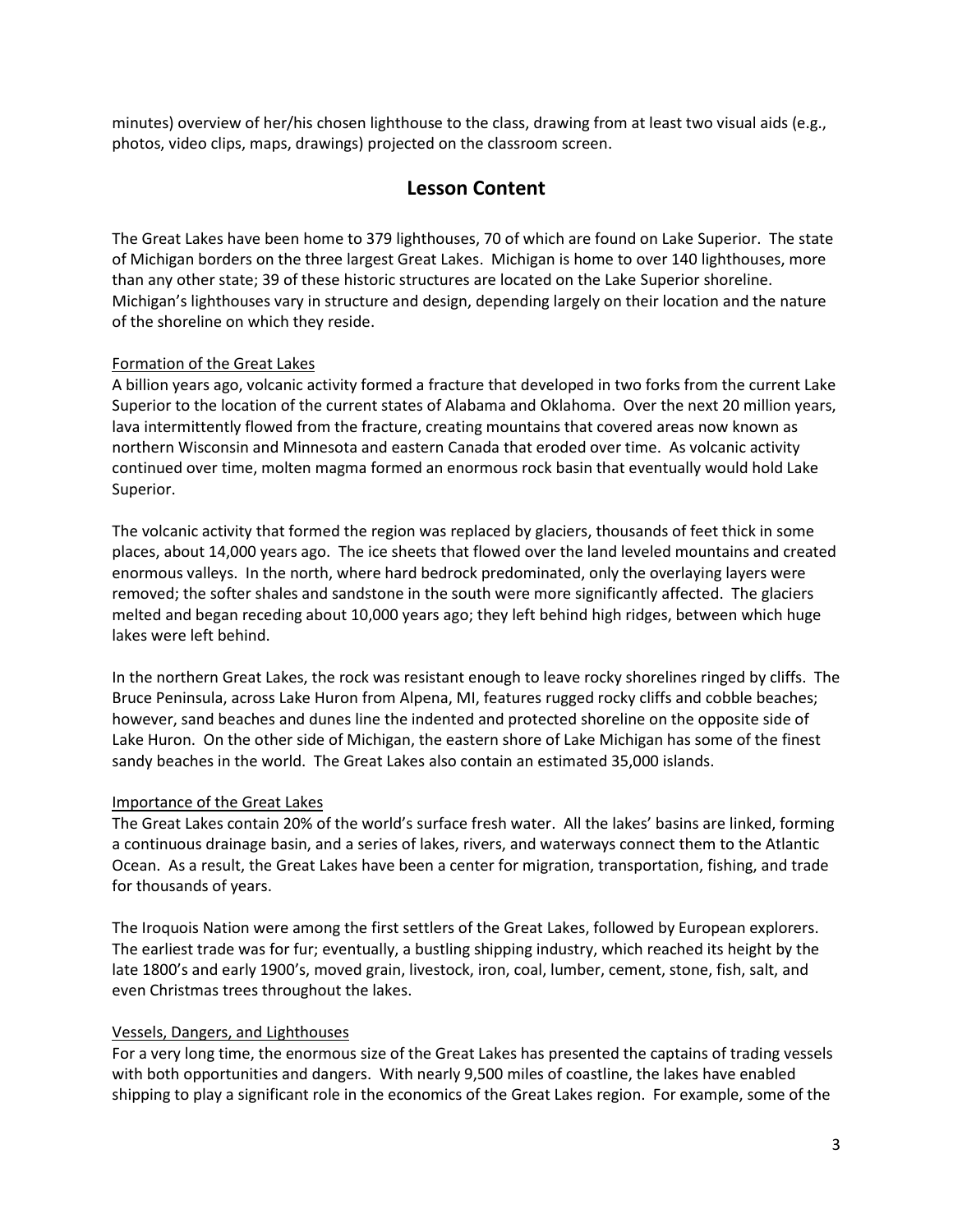nation's largest grain-shipping ports are located on the Great Lakes. Also, the iron ranges near Lake Superior have been the primary source of ore for North America's iron and steel production for more than a century.

Some Lake Superior ports are located in protected bays, while others are situated near rocky shoals, on high cliffs, at the mouths of rivers, or in narrow channels. To reach these ports, vessels often must sail along shorelines whose depth can change dramatically, and vessels often seek shelter in the ports during the violent storms that can suddenly develop on the Lakes. Storms that cross the Great Lakes arise when two air masses collide. As the wind blows across the surface of the lakes, energy is transferred from the wind to the surface of the water, causing currents and waves. Storms can arise unexpectedly, and the resulting waves can be enormous. Ice can also create dangerous conditions, especially if a ship captain miscalculates the depth or firmness of the ice.

Dangers like these have caused over 6,000 shipwrecks in the Great Lakes, with a loss of over 30,000 lives. As a result, some 379 lighthouses have been built at strategic locations to guide Great Lakes mariners, and over 200 of these beacons are still active. Most of the lighthouses were built in the midto-late 1800's, when wooden schooners and early steamships were especially susceptible to the dangerous conditions on the lakes (for example, see:

[https://www.maritimehistoryofthegreatlakes.ca/documents/hgl/default.asp?ID=c023\)](https://www.maritimehistoryofthegreatlakes.ca/documents/hgl/default.asp?ID=c023).

For a lighthouse to be effective in alerting sailors to dangers, its beam must be visible for a considerable distance out onto the lake; this distance is limited by the curvature of the earth and by the elevation of the lighthouse. So, to be effective, a lighthouse on a high cliff or bluff would not need to be as tall as a lighthouse on the shoreline. Also, a lighthouse is visible farther out on the lake from the deck of a ship than from the surface of the water. For example, a 60-foot-tall structure is visible from a distance of 11 miles, or 16 miles on the deck of a ship; a 90-foot-tall structure is visible from a distance of 12 ½ miles, or 17 ½ miles on the deck of a ship; and a 110-foot-tall structure is visible from a distance of 14 miles, or 19 miles on the deck of a ship.

Great Lakes lighthouses are located along sandy shorelines (e.g., Little Sable Point Lighthouse: [https://www.lighthousefriends.com/light.asp?ID=193\)](https://www.lighthousefriends.com/light.asp?ID=193), on rocky cliffs (e.g., Split Rock Lighthouse: [https://northshorevisitor.com/attractions/state-parks/split-rock-lighthouse/\)](https://northshorevisitor.com/attractions/state-parks/split-rock-lighthouse/), at the ends of long piers (e.g., Grand Haven Lighthouse: [https://www.lighthousefriends.com/light.asp?ID=189\)](https://www.lighthousefriends.com/light.asp?ID=189), on rock reefs or rocky shoals (e.g., Port Austin Light[: https://portaustinarea.com/port-austin-reef-light\)](https://portaustinarea.com/port-austin-reef-light), at river mouths (e.g., Cheboygan River Front Range Lighthouse[: https://www.lighthousefriends.com/light.asp?ID=216\)](https://www.lighthousefriends.com/light.asp?ID=216), on islands (e.g., Grand Island North Lighthouse:

https://marinas.com/view/lighthouse/Iraewp\_Grand\_Island\_North\_Channel\_Light\_Lighthouse\_Munisin g MI United States, and on points of land (e.g., Whitefish Point Light Station: [https://www.michigan.org/property/great-lakes-shipwreck-museum-whitefish-point-light-station\)](https://www.michigan.org/property/great-lakes-shipwreck-museum-whitefish-point-light-station).

A person standing anywhere in Michigan is within 85 miles of one of the Great Lakes. Michigan has over 3,200 miles of shoreline, more than any other state except Alaska, and the most freshwater shoreline in the world; over 140 lighthouses, more than any other state, have been built along its shores.

Michigan lighthouse dwellings and towers were designed in a variety of styles. While some lighthouses were designed with their own individual styles, others fell within one of several style categories: *Schoolhouse:* Sand Point Lighthouse - <https://www.us-lighthouses.com/sand-point-lighthouse> *Norman Gothic:* White River Light Station - <https://www.splka.org/whiteriver.html>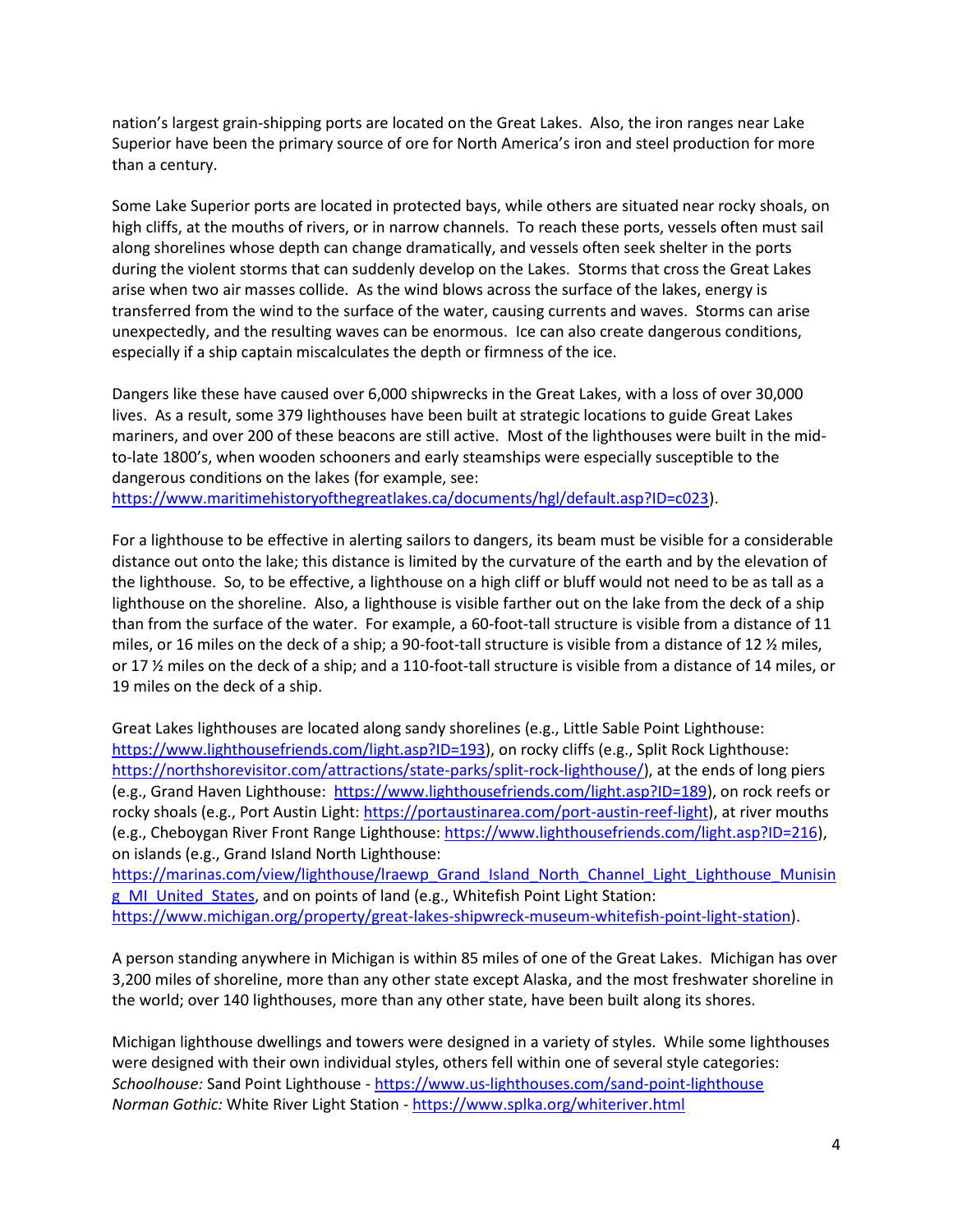*Conical:* Tawas Point Lighthouse - <https://www.lighthousefriends.com/light.asp?ID=175> *Skeletal:* Whitefish Point Light Station - [https://stignace.com/attractions/great-lakes-shipwreck](https://stignace.com/attractions/great-lakes-shipwreck-museum-whitefish-point-light-station/)[museum-whitefish-point-light-station/](https://stignace.com/attractions/great-lakes-shipwreck-museum-whitefish-point-light-station/)

*Pyramidal:* Manistique East Breakwater Lighthouse - [https://www.us-lighthouses.com/manistique-east](https://www.us-lighthouses.com/manistique-east-breakwater-lighthouse)[breakwater-lighthouse](https://www.us-lighthouses.com/manistique-east-breakwater-lighthouse)

*Square:* Forty Mile Point Lighthouse - <https://40milepointlighthouse.org/> *Round:* Point Betsie Lighthouse - <https://www.us-lighthouses.com/point-betsie-lighthouse> Even *"sparkplug"* style: Harbor Beach Lighthouse - [https://www.us-lighthouses.com/harbor-beach](https://www.us-lighthouses.com/harbor-beach-lighthouse)**[lighthouse](https://www.us-lighthouses.com/harbor-beach-lighthouse)** 

For context, project the map of Michigan Lighthouses:

[https://www.miplace.org/4a1b40/globalassets/documents/shpo/programs-and-services/michigan](https://www.miplace.org/4a1b40/globalassets/documents/shpo/programs-and-services/michigan-lighthouse-assistance-program/2020-lighthouse-map-web.pdf)[lighthouse-assistance-program/2020-lighthouse-map-web.pdf](https://www.miplace.org/4a1b40/globalassets/documents/shpo/programs-and-services/michigan-lighthouse-assistance-program/2020-lighthouse-map-web.pdf)

Scroll through the list of Lake Superior lighthouses. Ask students if they have visited any of them; do an Internet search of lighthouses noted and project photos. Ask students if they are interested in any of the other Lake Superior lighthouses; search and project photos of these.

Additional resource: Although portions are quite technical in nature, you might consider showing and discussing all or parts of the National Geographic Channel's documentary *Drain the Great Lakes*: <https://www.youtube.com/watch?v=VAo4qvP6o2E>

References

Environmental Education for Kids: [https://www.eekwi.org/great-lakes/great-lakes-formation-and](https://www.eekwi.org/great-lakes/great-lakes-formation-and-physical-features/how-were-great-lakes-formed)[physical-features/how-were-great-lakes-formed](https://www.eekwi.org/great-lakes/great-lakes-formation-and-physical-features/how-were-great-lakes-formed)

U.S. Army Corps of Engineers[: https://www.lre.usace.army.mil/Missions/Great-Lakes-](https://www.lre.usace.army.mil/Missions/Great-Lakes-Information/Coastal-Program/Coastal-Processes/)[Information/Coastal-Program/Coastal-Processes/](https://www.lre.usace.army.mil/Missions/Great-Lakes-Information/Coastal-Program/Coastal-Processes/)

Wisconsin Sea Grant: [https://www.seagrant.wisc.edu/resources/the-formation-of-the-great-lakes/how](https://www.seagrant.wisc.edu/resources/the-formation-of-the-great-lakes/how-they-were-made/)[they-were-made/](https://www.seagrant.wisc.edu/resources/the-formation-of-the-great-lakes/how-they-were-made/)

Awesome Mitten[: https://www.awesomemitten.com/how-the-great-lakes-were-formed/](https://www.awesomemitten.com/how-the-great-lakes-were-formed/)

EOS – Science News by Advancing Earth and Space Science: [https://eos.org/articles/long-live-the](https://eos.org/articles/long-live-the-laurentian-great-lakes)[laurentian-great-lakes](https://eos.org/articles/long-live-the-laurentian-great-lakes)

Maritime History of the Great Lakes:

https://www.maritimehistoryofthegreatlakes.ca/documents/hgl/default.asp?ID=c023

Bruce Peninsula Biosphere Association[: http://www.bpba.ca/bpcsp/uploads/CH3Shore140518.pdf](http://www.bpba.ca/bpcsp/uploads/CH3Shore140518.pdf) Minnesota Historical Society:

<https://www.mnhs.org/places/nationalregister/shipwrecks/mpdf/craft.php>

A Century of Light – Captain Edward Hermann:

<http://www.lighthousediscovery.com/Sailing%20the%20gl.html>

Great Lakes Shipwreck Museum: [https://www.shipwreckmuseum.com/underwater-](https://www.shipwreckmuseum.com/underwater-research/shipwrecks/)

[research/shipwrecks/](https://www.shipwreckmuseum.com/underwater-research/shipwrecks/)

Michigan Economic Development Corporation:

[https://www.miplace.org/4a7298/globalassets/documents/shpo/programs-and-services/michigan](https://www.miplace.org/4a7298/globalassets/documents/shpo/programs-and-services/michigan-lighthouse-assistance-program/2020-lighthouse-map-web.pdf)[lighthouse-assistance-program/2020-lighthouse-map-web.pdf](https://www.miplace.org/4a7298/globalassets/documents/shpo/programs-and-services/michigan-lighthouse-assistance-program/2020-lighthouse-map-web.pdf)

Seeing the Light (Terry Pepper):<http://www.terrypepper.com/lights/lists/visibility.htm>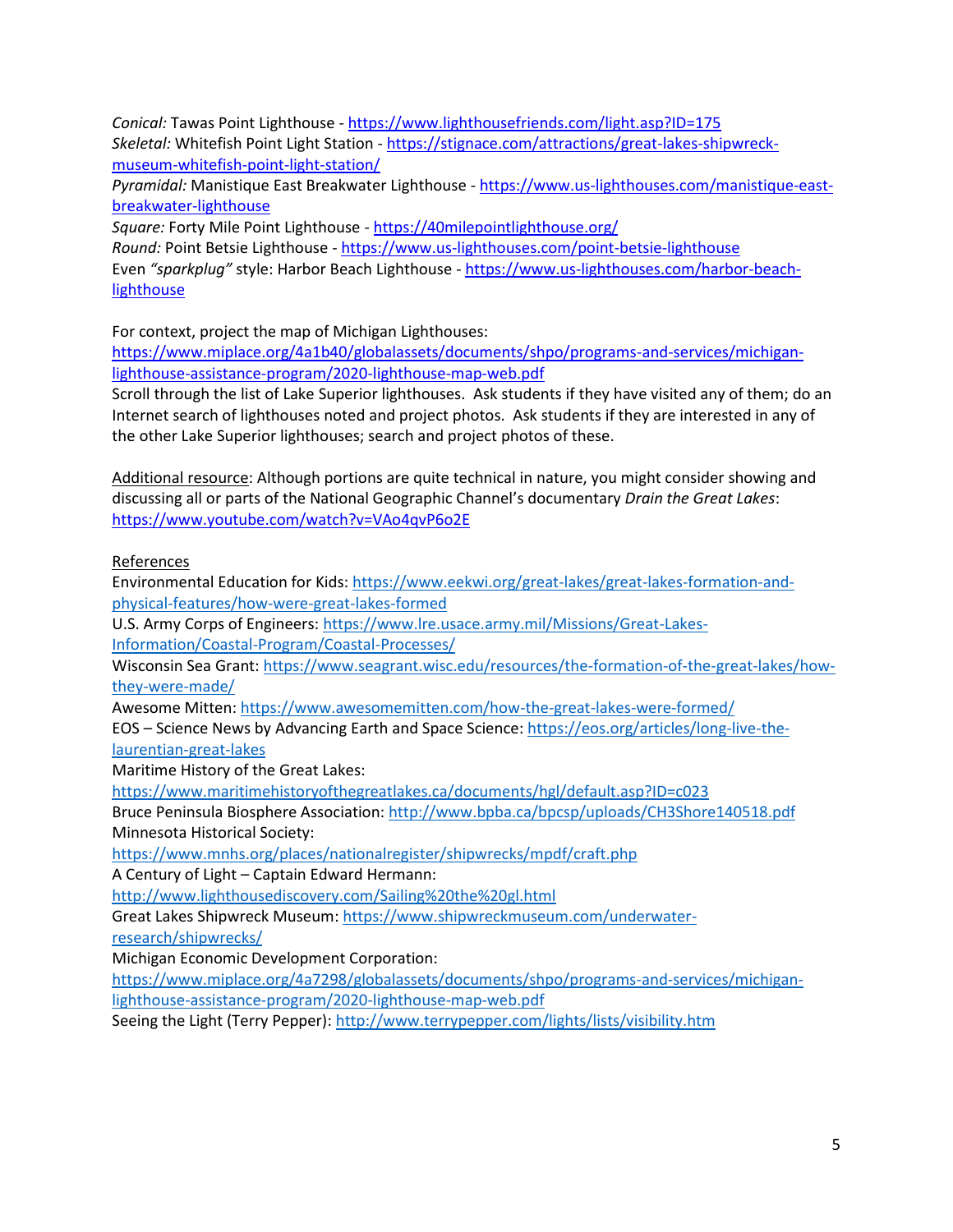# Selected Lake Superior Lighthouses

| Southern shore of<br>Marks one of the<br>On a small, sandy<br>Dwelling, conical<br>Point Iroquois |  |
|---------------------------------------------------------------------------------------------------|--|
| bluff overlooking<br>brick tower<br>1870<br>Whitefish Bay, at<br>busiest shipping                 |  |
| the beach<br>lanes in the<br>the entrance to                                                      |  |
| the St. Mary's<br>world; the point                                                                |  |
| River and the Soo<br>once included a                                                              |  |
| school for the<br>Locks                                                                           |  |
| children of the                                                                                   |  |
| lighthouse                                                                                        |  |
| keepers and local                                                                                 |  |
| fisherman;                                                                                        |  |
| museum, gift                                                                                      |  |
| shop                                                                                              |  |
| One of the first<br>Whitefish Point<br>Tip of Whitefish<br>Beach<br>Dwelling, iron                |  |
| skeletal tower<br>1849<br>Point, at the<br>lighthouses on                                         |  |
| northwest edge of<br>Lake Superior;                                                               |  |
| marks the<br>Whitefish Bay                                                                        |  |
| entrance to                                                                                       |  |
| Whitefish Bay and                                                                                 |  |
| its shelter from                                                                                  |  |
| the fury of Lake                                                                                  |  |
| Superior; critical                                                                                |  |
| turning point for                                                                                 |  |
| all ships entering                                                                                |  |
| and leaving Lake                                                                                  |  |
| Superior; the                                                                                     |  |
| lighthouse and                                                                                    |  |
| former Coast                                                                                      |  |
| <b>Guard buildings</b>                                                                            |  |
| form one of the                                                                                   |  |
| best maritime and                                                                                 |  |
| lighthouse                                                                                        |  |
| museums on the                                                                                    |  |
| Great Lakes; gift                                                                                 |  |
| shop<br>Significantly<br>14 mi. west of<br>Beach<br>Conical brick<br><b>Crisp Point</b>           |  |
| restored in recent<br>1904<br>Whitefish Point<br>tower                                            |  |
| years; boulders                                                                                   |  |
| placed in front of                                                                                |  |
| the lighthouse                                                                                    |  |
| help to control                                                                                   |  |
| erosion; very                                                                                     |  |
| remote but once                                                                                   |  |
| the site of a                                                                                     |  |
| <b>United States</b>                                                                              |  |
| <b>Lifesaving Service</b>                                                                         |  |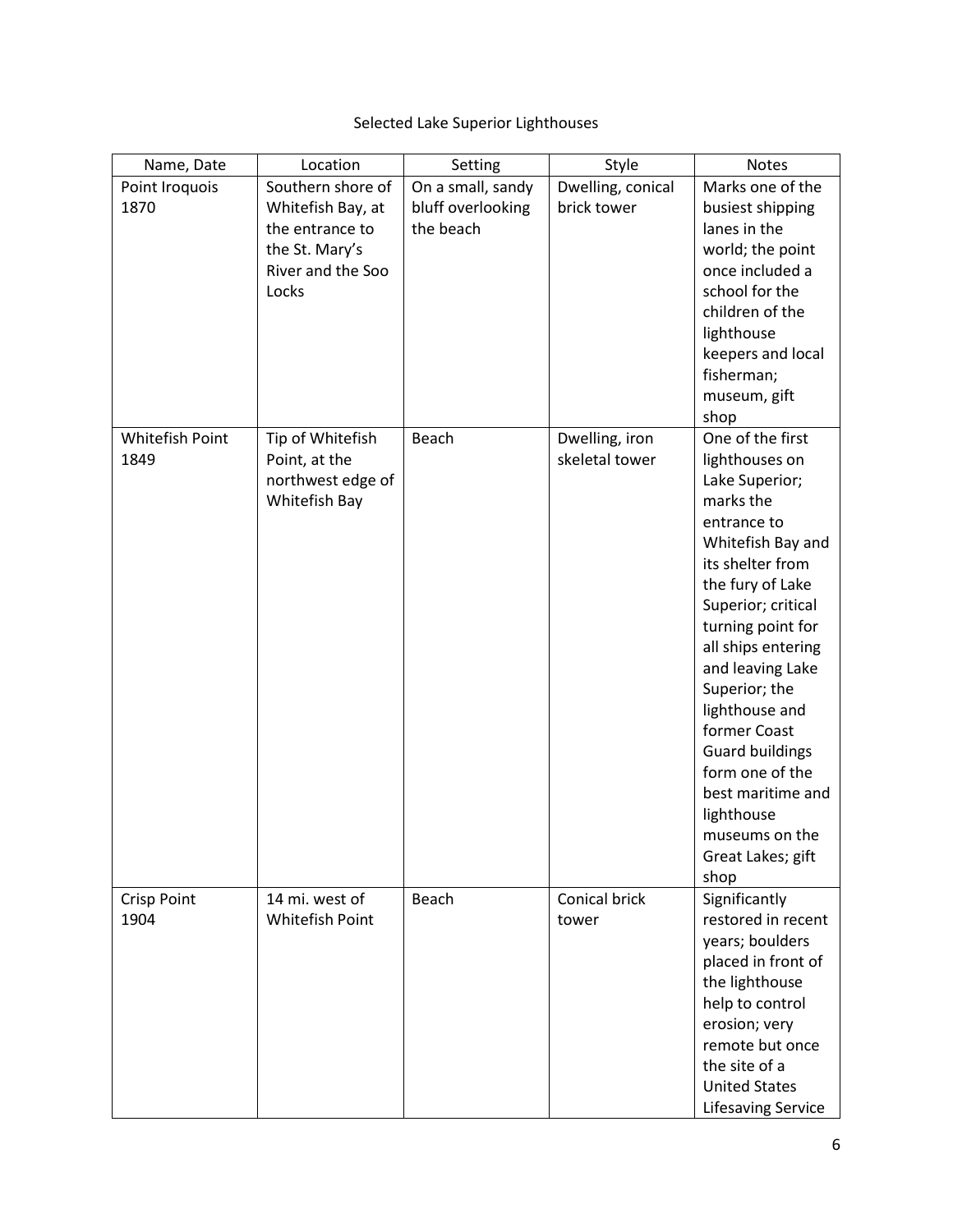|                                                    |                                                                                 |                                                                                |                                                                     | station; visitor                                                                                                                                                              |
|----------------------------------------------------|---------------------------------------------------------------------------------|--------------------------------------------------------------------------------|---------------------------------------------------------------------|-------------------------------------------------------------------------------------------------------------------------------------------------------------------------------|
|                                                    |                                                                                 |                                                                                |                                                                     | center                                                                                                                                                                        |
| Au Sable Point<br>1874                             | 31 mi. east of<br>Munising in<br><b>Pictured Rocks</b><br>National<br>Lakeshore | Wooded, sandy<br>shoreline                                                     | Dwelling, conical<br>brick tower                                    | Managed by the<br><b>National Park</b><br>Service; shipwreck<br>remains<br>occasionally wash<br>ashore near the<br>lighthouse; very<br>scenic area                            |
| <b>Grand Island East</b><br>Channel<br>1868        | Southeast shore<br>of Grand Island,<br>near Munising                            | Sandy island<br>shoreline                                                      | Schoolhouse-<br>style, integral<br>wooden tower                     | Recently restored<br>after nearly<br>collapsing into<br>ruins, but retains<br>its rustic<br>appearance; best<br>viewed from tour<br>boats                                     |
| <b>Grand Island</b><br>North<br>1867               | North side of<br>Grand Island, near<br>Munising                                 | High atop island<br>sandstone cliff                                            | Schoolhouse-style<br>brick dwelling,<br>integral brick<br>tower     | Now a private<br>residence after<br>significant<br>restoration, with<br>access strictly<br>limited; best<br>viewed from the<br>air                                            |
| <b>Munising Range</b><br>Front, Range Rear<br>1908 | West end of<br><b>Munising Bay</b>                                              | Front range light<br>near shoreline,<br>rear range light on<br>inland hillside | Both white<br>conical cast iron<br>towers                           | <b>Replaced Grand</b><br><b>Island East</b><br>Channel<br>Lighthouse in<br>1908; dwelling<br>currently used by<br><b>National Park</b><br>Service; other<br>buildings on site |
| Marquette Harbor<br>1866                           | Just north of<br>Marquette<br>downtown<br>waterfront                            | Sits atop a<br>massive rock                                                    | Schoolhouse-style<br>with adjoining<br>square tower                 | <b>Active Coast</b><br>Guard station that<br>guides vessels<br>in/out of harbor;<br>nearby local<br>maritime museum<br>and gift shop                                          |
| Stannard's Rock<br>1882                            | 44 mi. north of<br>Marquette                                                    | On dangerous<br>reef 25 mi. off<br>coast of the<br><b>Upper Peninsula</b>      | Conical tower and<br>attached building<br>made of granite<br>blocks | Active lighthouse<br>where water<br>depth goes from<br>30 in. to 546 ft. in<br>a space of less                                                                                |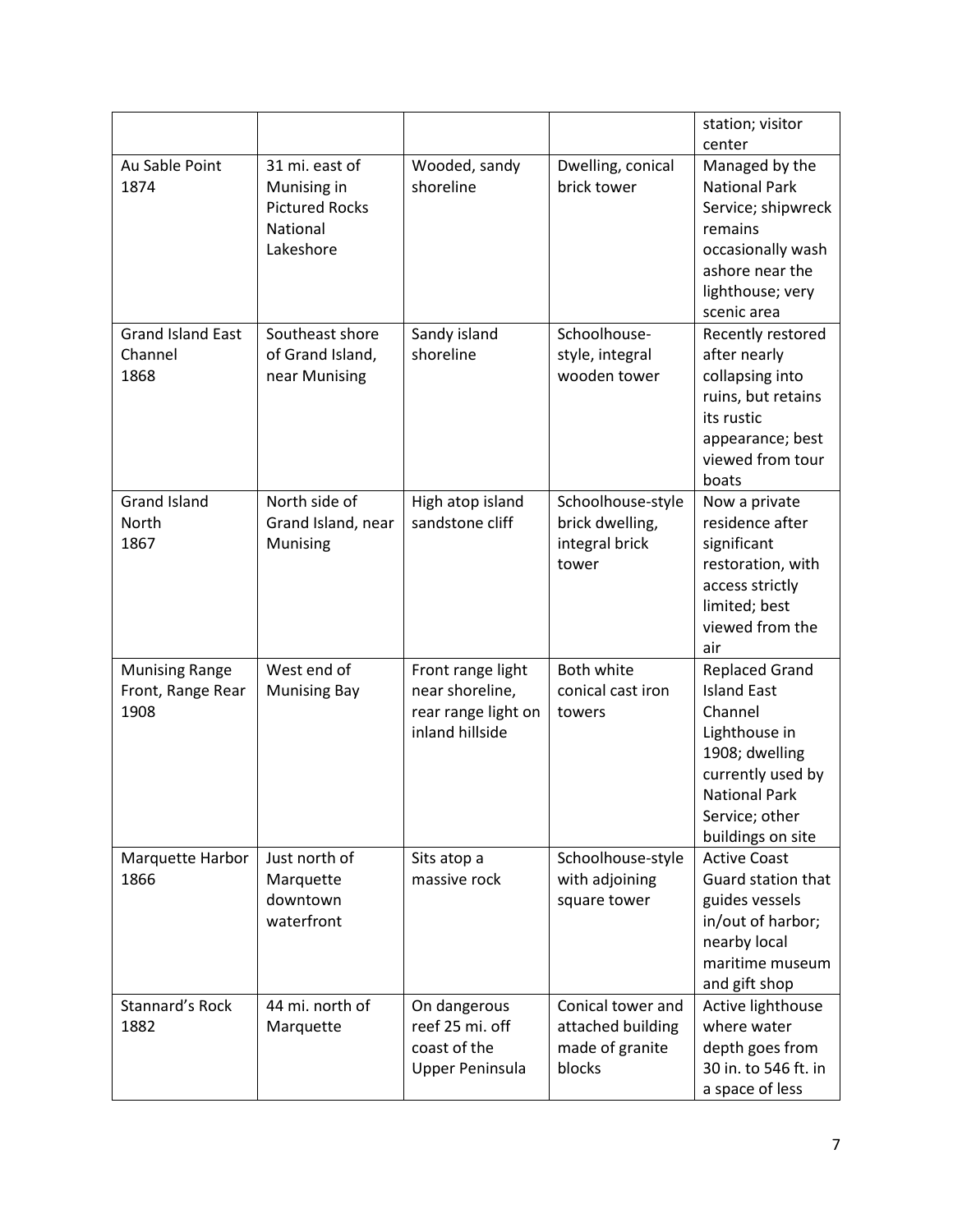|                              |                                                                                                                         |                                                                                                                                                     |                                                                                    | than two mi.;<br>nicknamed "the<br>loneliest place in<br>the world" and<br>sometimes<br>referred to as<br>"Sailor's<br>Graveyard"                                                                                  |
|------------------------------|-------------------------------------------------------------------------------------------------------------------------|-----------------------------------------------------------------------------------------------------------------------------------------------------|------------------------------------------------------------------------------------|--------------------------------------------------------------------------------------------------------------------------------------------------------------------------------------------------------------------|
| <b>Big Bay Point</b><br>1896 | 25 mi. northwest<br>of Marquette                                                                                        | Atop a bluff 100<br>ft. over a rocky<br>point                                                                                                       | Schoolhouse-style<br>with square<br>integral brick<br>tower                        | The only<br>operational<br>lighthouse with a<br>bed and breakfast                                                                                                                                                  |
| <b>Sand Point</b><br>1878    | Just north of<br><b>Baraga</b>                                                                                          | At southern end<br>of L'Anse Bay                                                                                                                    | Schoolhouse-style<br>brick dwelling,<br>integral square<br>brick tower             | In 1898, the<br>lighthouse was<br>raised and moved<br>back 200 ft. due<br>to shoreline<br>erosion                                                                                                                  |
| Keweenaw<br>Waterway<br>1950 | In McLean State<br>Park, west of<br>Calumet                                                                             | On the east<br>pierhead of the<br>lower entrance to<br>the Portage Ship<br>Canal; arrowhead<br>breakwaters<br>protect the<br>waterway's<br>entrance | Octagonal steel<br>and concrete<br>tower                                           | Marks the<br>entrance to a<br>channel that cuts<br>through the<br>Keweenaw<br>Peninsula,<br>connecting<br>Keweenaw Bay to<br>Lake Superior;<br>operated by the<br><b>Coast Guard</b>                               |
| Copper Harbor<br>1866        | East point of<br>Copper Harbor on<br>the Keweenaw<br>Peninsula, in Fort<br><b>Wilkins Historic</b><br><b>State Park</b> | Rocky shoreline                                                                                                                                     | Schoolhouse-style<br>brick dwelling and<br>tower                                   | <b>Currently houses</b><br>a maritime<br>museum; original<br>1949 detached<br>dwelling still<br>stands nearby                                                                                                      |
| Eagle Harbor<br>1871         | West end of Eagle<br>Harbor, 16 mi.<br>west of Copper<br>Harbor                                                         | Rocky shoreline                                                                                                                                     | Octagonal brick<br>tower and<br>attached brick<br>Norman Gothic-<br>style dwelling | Active lighthouse;<br>nautical and<br>historical museum<br>in the lighthouse<br>and surrounding<br>buildings; two<br>wooden<br>residences near<br>the lighthouse<br>were floated<br>across the bay<br>from a Coast |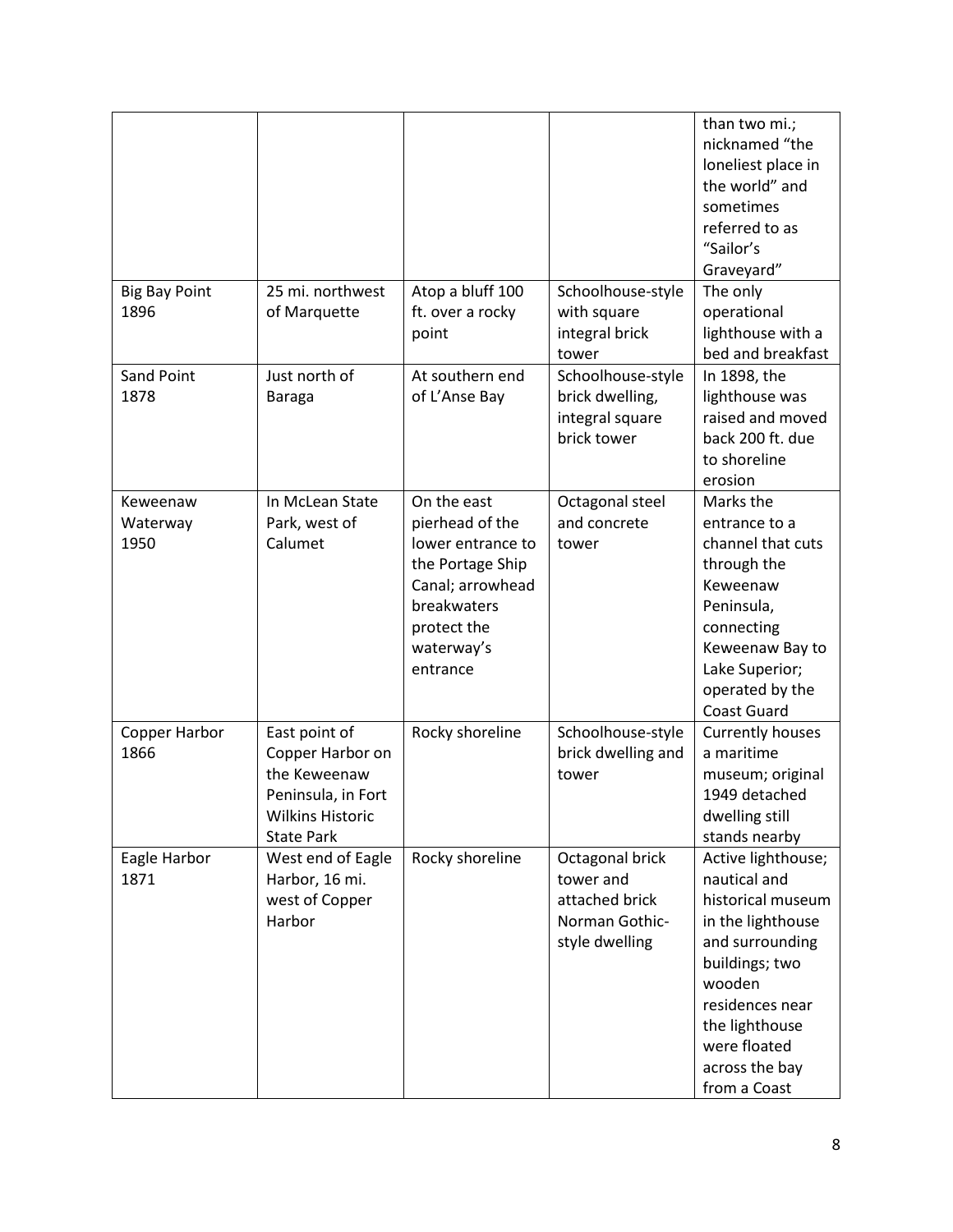| Rock of Ages<br>1909   | 4.5 mi. off west<br>end of Isle Royale,<br>18 mi. from<br>mainland                                                                                       | Sits atop a small<br>rock (150 ft. at<br>longest point);<br>part of Isle Royale<br><b>National Park</b>              | Steel, masonry,<br>and concrete<br>conical bottle-<br>shaped tower                | <b>Guard Station</b><br>when it closed to<br>provide housing<br>for assistant<br>lighthouse<br>keepers<br>130 ft. tall; active;<br>one of the most<br>remote<br>lighthouses on the<br>Great Lakes-<br>early keepers had<br>to sail 54 mi. to<br>the nearest town<br>(Thunder Bay,<br>Ont.) for mail and<br>supplies                                             |
|------------------------|----------------------------------------------------------------------------------------------------------------------------------------------------------|----------------------------------------------------------------------------------------------------------------------|-----------------------------------------------------------------------------------|-----------------------------------------------------------------------------------------------------------------------------------------------------------------------------------------------------------------------------------------------------------------------------------------------------------------------------------------------------------------|
| Passage Island<br>1882 | On the southwest<br>end of Passage<br>Island, 3.25 mi.<br>northeast of Isle<br>Royale on the<br>northeast side of<br>Isle Royale<br><b>National Park</b> | On a stone ridge<br>at the edge of a<br>sheer rock wall<br>along the<br>shoreline of a<br>heavily forested<br>island | Octagonal rough<br>stone tower and<br>attached Norman<br>Gothic-style<br>dwelling | The most<br>northerly U.S.<br>lighthouse on the<br>Great Lakes;<br>active light that<br>marks the<br>treacherous<br>passage between<br>Passage Island<br>and Isle Royale for<br>vessels heading<br>into or out of<br>Thunder Bay;<br>wooden fog signal<br>building and<br>inclined steel<br>tramway and<br>winch house for<br>unloading<br>supplies still stand |
| Ontonagon<br>1866      | West shore of the<br>mouth of the<br><b>Ontonagon River</b>                                                                                              | Flat shoreline                                                                                                       | Schoolhouse-style<br>brick dwelling<br>with attached<br>square brick<br>tower     | Was moved back<br>from shore as the<br>land filled in with<br>sediment dropped<br>from waves off<br>the lake;<br>furnished with<br>period furnishings<br>from the early<br>1900's                                                                                                                                                                               |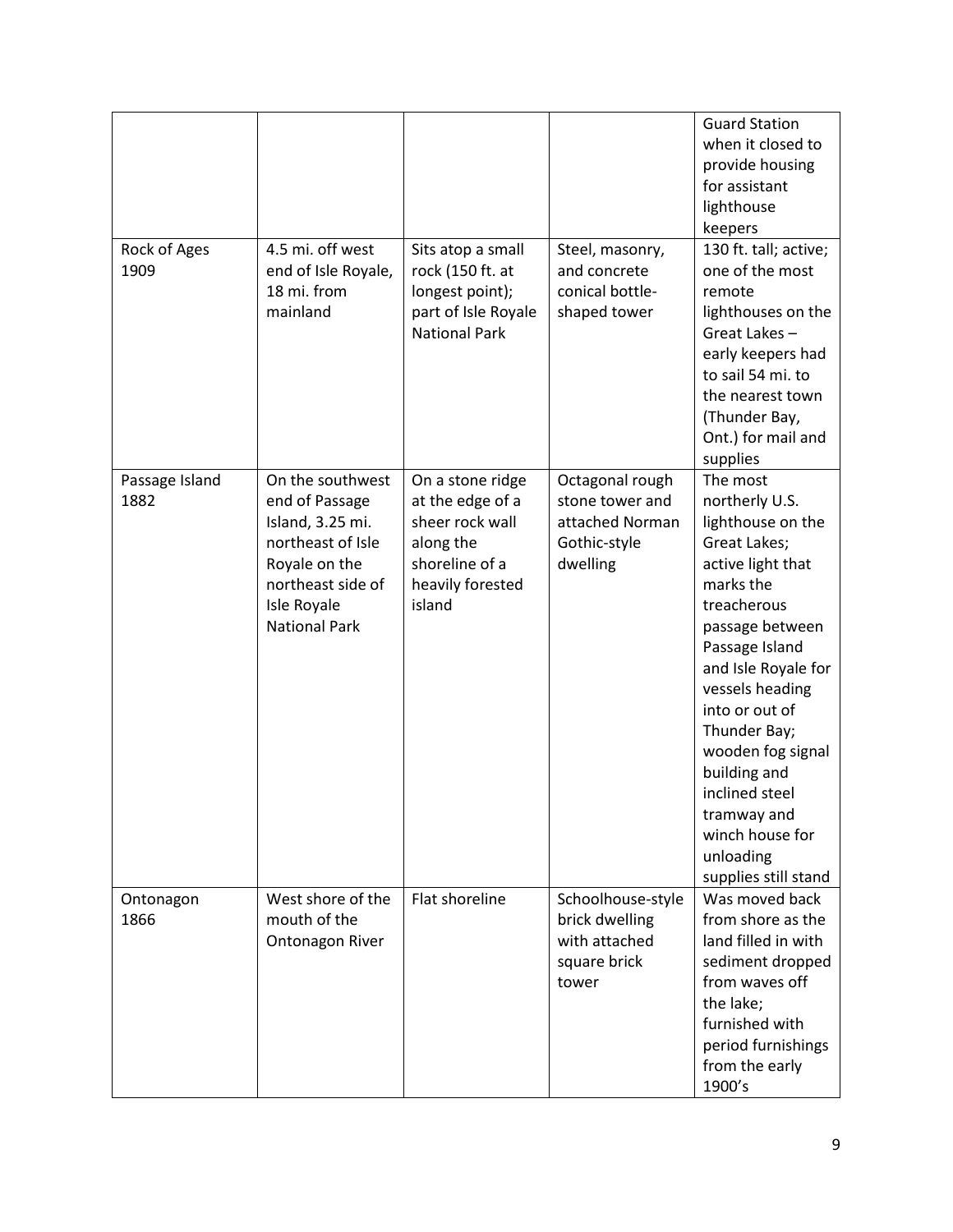#### **Lake Superior Lighthouses Internet Scavenger Hunt #1**

Directions: Using information found in Internet searches, match each Lake Superior lighthouse with its corresponding description.

| 1. Located in a very scenic area of Pictured Rocks National<br>Lakeshore, managed by the National Park Service | A. Rock of Ages         |
|----------------------------------------------------------------------------------------------------------------|-------------------------|
|                                                                                                                | <b>B. Copper Harbor</b> |
| 2. Made of granite blocks, located on a dangerous reef 25 miles                                                |                         |
| off the coast of the Upper Peninsula and nicknamed "the<br>loneliest place in the world"                       | C. Grand Island North   |
|                                                                                                                | D. Big Bay Point        |
| 3. Schoolhouse-style brick dwelling with attached square brick                                                 |                         |
| tower that was moved back from shore as the land filled in<br>with sediment dropped from waves off the lake    | E. Stannard's Rock      |
|                                                                                                                | F. Au Sable Point       |
| 4. Sits atop a small rock 4.5 miles off the west end of Isle Royale, 130                                       |                         |
| feet tall and one of the most remote lighthouses on the Great Lakes                                            | G. Ontonagon            |
| 5. Marks the entrance to a channel that cuts through the Keweenaw                                              | H. Point Iroquois       |
| Peninsula, connecting Keweenaw Bay to Lake Superior                                                            |                         |
|                                                                                                                | I. Keweenaw Waterway    |
| 6. Sits high atop a sandstone cliff, a private residence that is best<br>viewed from the air                   |                         |
| 7. Marks one of the busiest shipping lanes in the world at the entrance                                        |                         |
| to the St. Mary's River and the Soo Locks                                                                      |                         |

\_\_\_\_\_ 8. The only operational lighthouse with a bed and breakfast

\_\_\_\_\_ 9. Schoolhouse-style brick dwelling and tower that currently houses a maritime museum, with the original 1949 detached dwelling still standing nearby

Answer Key:

- 1. F
- 2. E
- 3. G
- 4. A
- 5. I
- 6. C
- 7. H
- 8. D
- 9. B